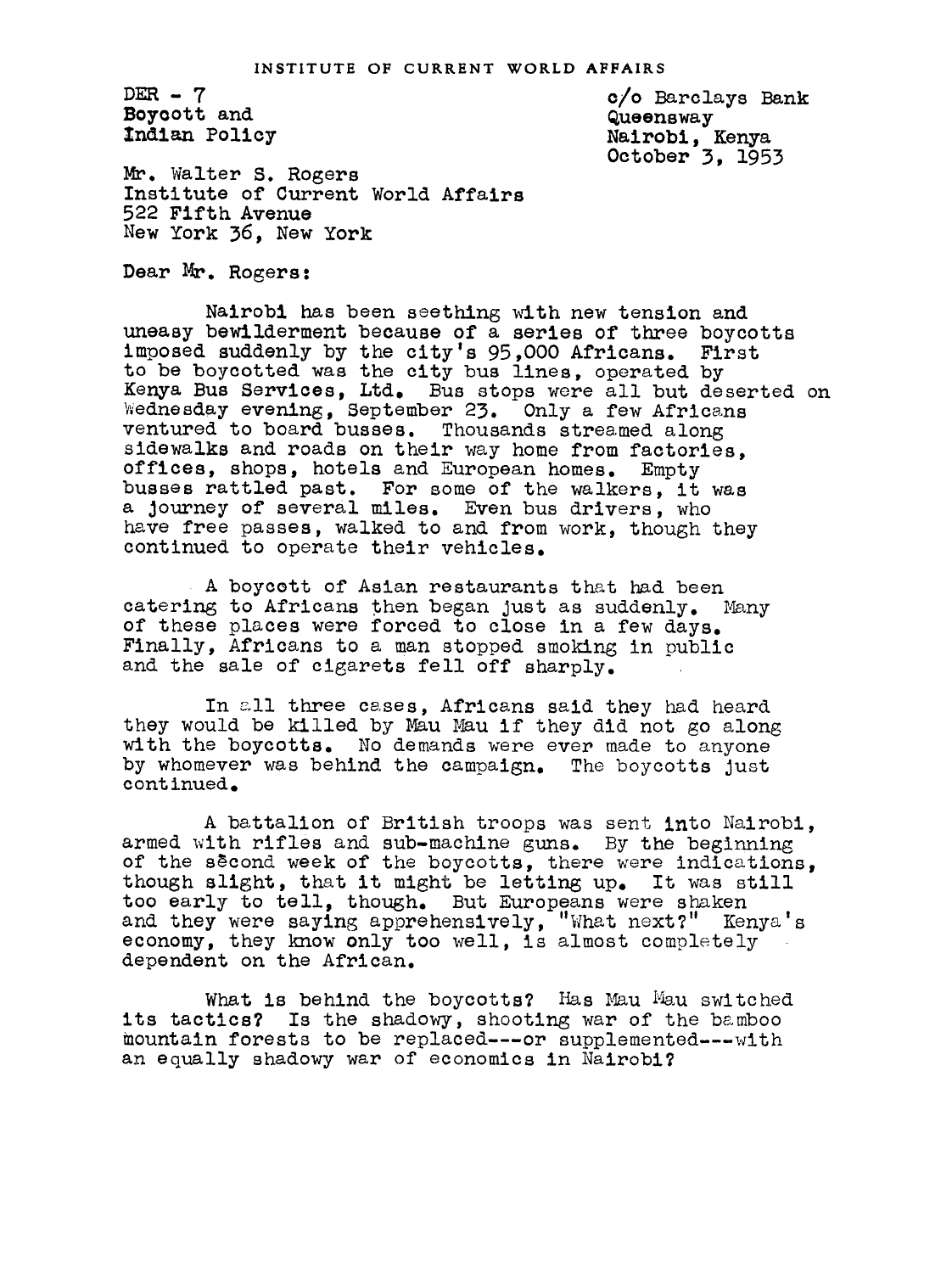Or have other Africans, not necessarily connected with Mau Mau, chosen this as a show---or test---of force in a drive to secure redress of grievances on the part of the city's low paid, ill-housed African population?

These are questions being asked these days in the offices, clubs and bars of Nairobi. Unfortunately no one who knows the answers is giving them. Mau Mau issues no statements of policy. African political leaders still at liberty may know what is in the wind, but aren't talking. Mau Mau and detention by the government both are threats for them.

Whether Mau Mau as a whole or elements within it Originated the boycotts is not known with certainty. It is clear though that the name Mau Mau, with all that it implies, has been used to exact compliance from the Africans. Without exception, when questioned why they were going along with the boycotts, Africans replied: "We have heard we will be killed by Mau Mau if we do  $not.$   $\overline{H}$ 

A C.I.D. agent showed me privately the other day a notice, written in ink on a large piece of writing paper, which he found pinned down with stones on a path in Kariokor, one of the African locations. The notice was written in Kikuyu, then, significantly, repeated in Swahili, the lingua franca of East Africa's numerous tribes. It read:

"Warning to all African people. "As of 23/9/53\* you travel on Kenya Bus Services at danger to your life. General Thomas Kipalamoto."

While the agent acknowledges that the notice may have been the work of a crackpot, or that it may have been given a Mau Mau flavor to add authority to it, he feels that there is a strong likelihood that it is a genuine directive from at least one group in Mau. Mau. This "general" is not known to the authorities and they suspect that the name was cooked up on the spur of the moment.

The success in securing compliance from Africans points up the fact that by and large Mau Mau and other thugs are the law in Nairobi's African areas. There, law-abiding Africans have been suffering helplessly from robberies, thefts and assaults. Murders occur every few days.

The date of the month is put first in Kenya. followed by the number of the month.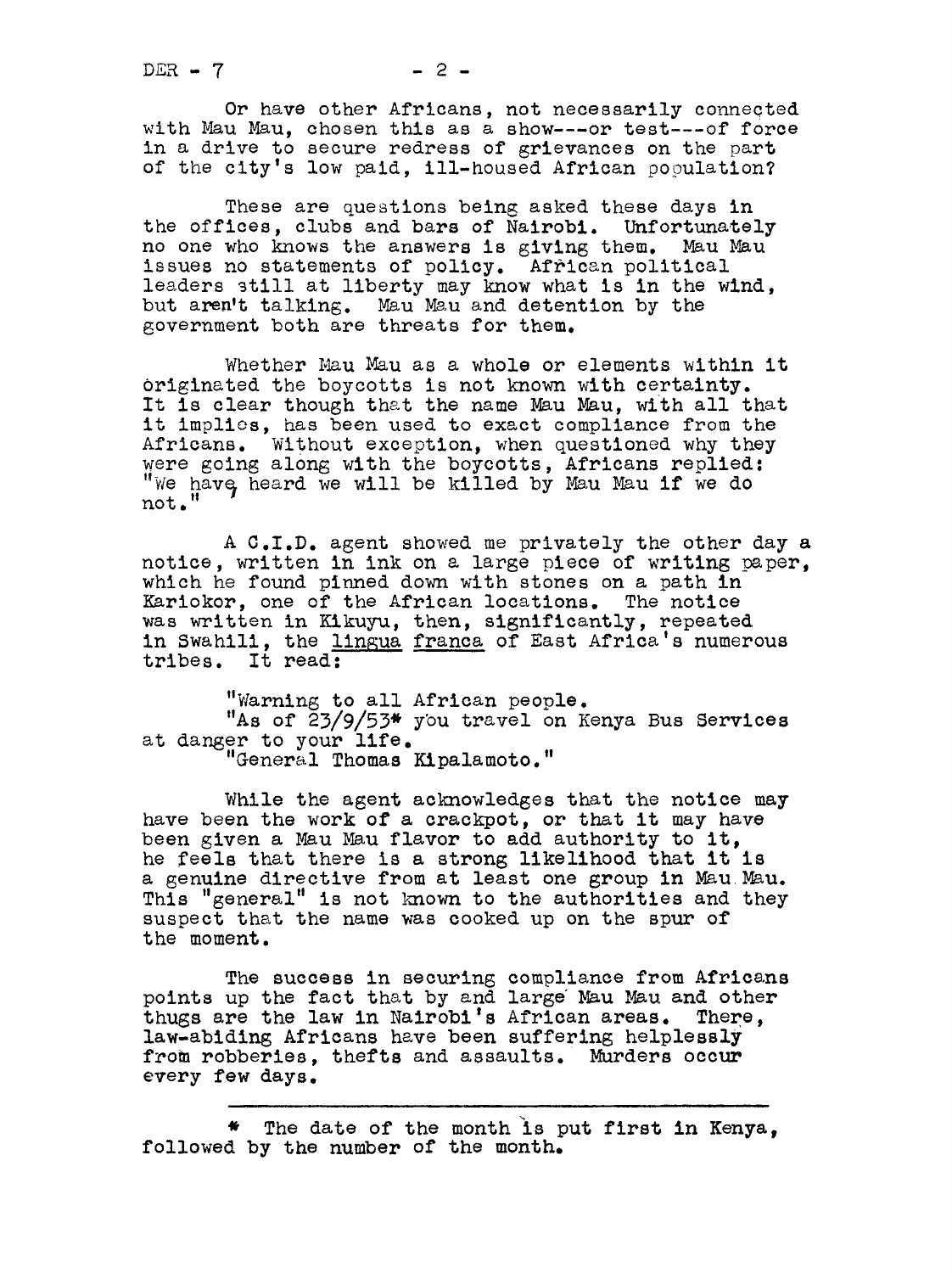The police have admitted that too few policemen have been assigned to the locations. They say that not enough men were available because of the large numbers needed for forest patrols and for garrison work in the Kikuyu Reserve.

African boycotters I talked with seemed to be badly frightened. They were not afraid of what would happen to them while they were on the busses. It was what might happen after they alighted in the locations. For this reason, attempts to get the Africans back on the busses by putting skaris on each vehicle failed.

The authorities were especially worried by the fact that not only the Kikuyu---roughly estimated at from 70 to 80 per cent of the city's African population ---but all of the many other tribes in Nairobi as well had been frightened into compliance. "If Mau Mau can intimidate all the tribes like this, what might they get them to do next? We may be in for serious trouble," a city official said to me.

Those who surmise that Mau Mau has switched its tactics point to the current military situation in backing up their argument. Mau Mau has been taking a heavy and continual pounding, with casualties reported officially at from 40 to 50 a week. The actual number of real and suspected Mau Mau members killed is anyone's guess, but it is much higher than the official figures. Patrols frequently fall to report such incidents. The bombing of forest hide-outs, though it has resulted in few casualties, is known to have had a devastating psychological effect on Mau Mau gangs, who at best have been conducting a spear-type war with some small modern weapons. Mau Mau, too, has been finding it increasingly difficult to get food and steal weapons.

There have been  $42$  surrenders---20 of them by men considered to have been hard-core Mau Mau --- from August 23, when the surrender policy was announced till September 22, when the last tally was made. The authorities say that other Mau Mau members, tiring of the forest fighting, may have slipped quietly back to life in the reserves or in Nairobi. A government official told me that Dedan Kimathl has let it be known---for what it is worth---that he is recruiting. It would not be surprising if Mau Mau members are coming to realize that surrender or extermination are the only avenues open to them.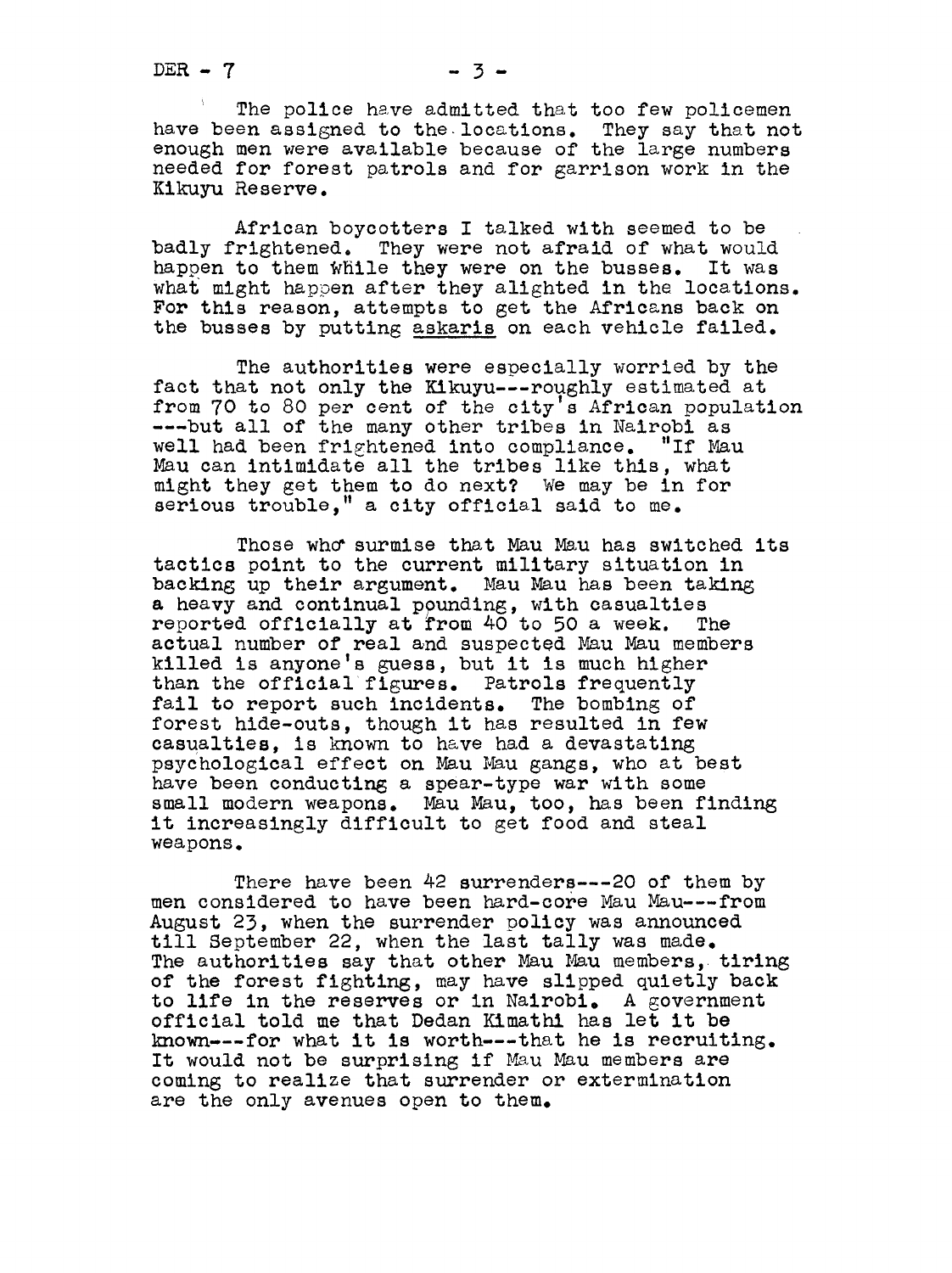$DER - 7$ 

It is considered unlikely that the boycotts were decided upon by Mau Mau as a whole. Mau Nau is known to be loosely organized and it is thought that this would prevent any decision from the top. Gangs are believed to operate more or less independently, some under the direction of tough thugs eager to Join in on any plunder, and others under the direction of forceful local political extremists. Men such as rorceiul local political extremists. Men such as<br>Kimathi and "General China" are thought to exert at best only a limited power, deriving their reputations as overall leaders from the fact they control larger gangs. The Kikuyu knew no chiefs before the British imposed the institution on them. Rather the tribe was governed by various councils of elders.

A seemingly more plausible possibility is that some elements in Mau Mau or African nationalists not necessarily closely allied With Mau Mau are behind the boycotts. The suddeness with which they were imposed suggests that some degree of organization existed to spread the word, as for instance a Mau Mau cell or cells in Nairobi. With the proscription of the Kenya African Union and the government's policy of allowing the formation of few African organizations, there are not many African groups other than Mau Mau in existence.

There are, however, the African trade unions. which have been fostered and encouraged by government. Unsubstantiated suspicions have been voiced in private and in public that one of the unions, the Transport and Allied Workers, haVe been behind the boycotts. Stricter regulatlons had been imposed a short time before on the city's taxis, driven by Africans. Taxi drivers, who in the past have had a considerable degree of organization and political c0nsciousness, belong to that union. Therefore, the suspicions go, the boycotts may have been a retaliation for these regulati one.

The regulations provided (I) that all taxis had to be painted with a broad yellow stripe from stem to stern on each side, (2) that the driver's photo had to be posted inside the cab and  $(3)$  that no more than one Kikuyu, Meru or Embu\*could be carried in a cab.

\* The Meru and Embu tribes, closely related to the Kikuyu, have also been affected by Mau Mau, though to a lesser degree.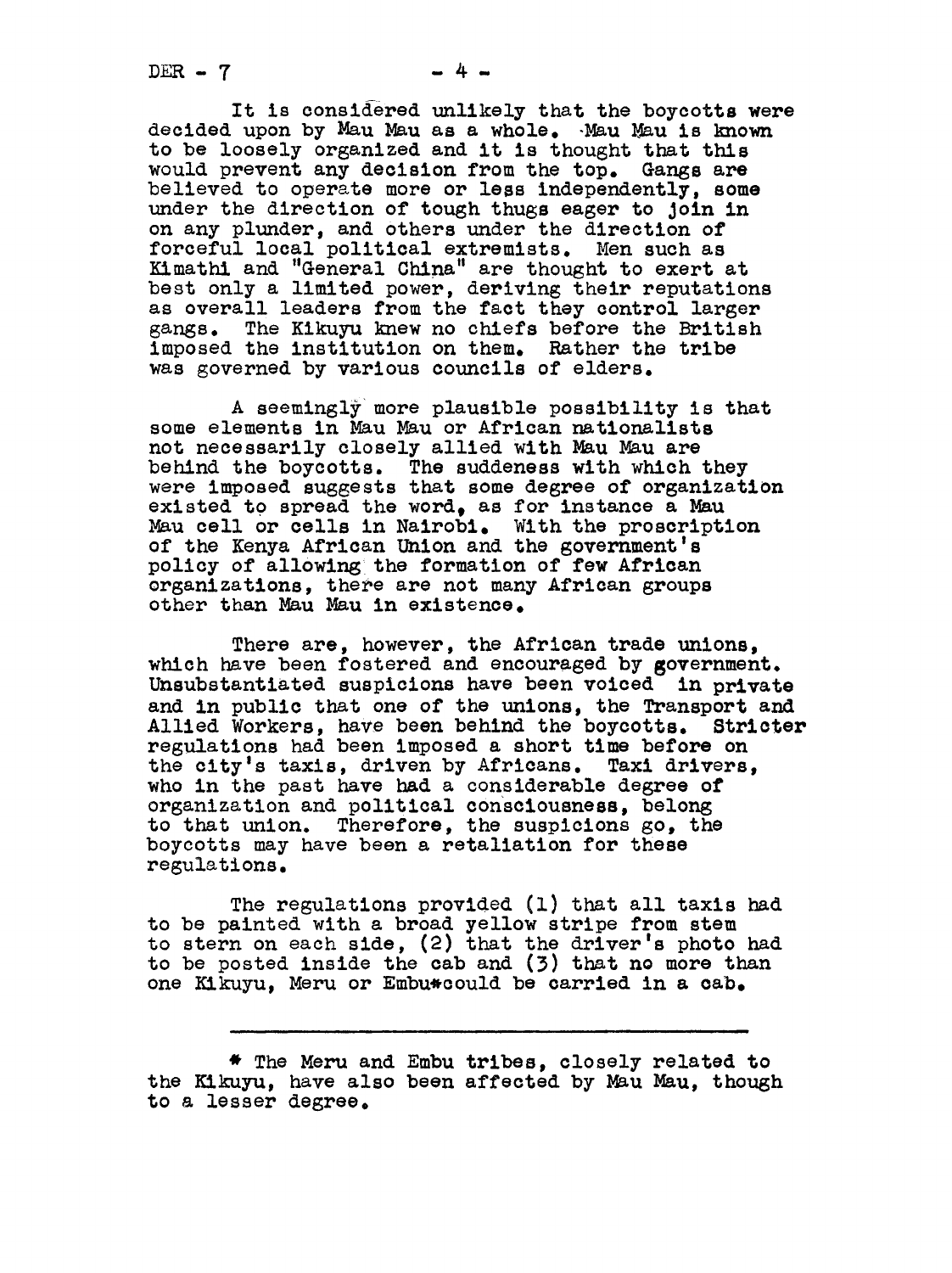Even though such identification of cab and driver is standard elsewhere, some drivers grumbled that they were being treated like criminals.

The first two regulations were designed to make it unwise for Mau Mau and "ordinary" criminals to use cabs in their operations. Although one reads almost daily in Nairobi's newspapers that a criminal "made seed his escape n <sup>a</sup> bicycle, more speed than that would seem to be desirable from the criminal's point of view. Since few Africans can afford autos, a tax Since few Africans can afford autos, a taxi is the solution. Some police officers say that cabs have been used in a large number of Nairobi's many crimes. But others disagree that cabs actually were used. As they bore no outer identification before, any small, black car automatically became a "cab," these police officers say.

Still another regulation which may have led to a retaliatory boycott, some people think, was one requiring all Kikuyu, Meru and Embu to paint their names and addresses in large letters on their bicycles.

The East African Standard said in a recent editorial: "It is suspected that they (the boycotts) may have been fostered by so-called 'trade unions' interested in transport." The nascent black unions, perhaps, if "Innocent," fearful that the situation would be used to smash them, quickly issued public denials. I have been told by several sources that the Nairobi District Emergency Committee has recommended to the government that some transport union leaders be detained. So far nothing has come of the recommendation.

Though forced into these boycotts, Nairobi's Africans have plenty of grievances which conceivably could find expression some day in wholehearted passive resistance.

Wages are low. "Housboys" earn 60 to lO0 shillings a month (\$8.40 to \$14.00), with some provision for food and lodging in addition. Many own tiny shambas back in the reserves, tilled by their wives and children. These Africans have no ties to Nairobi, but hope to return home some day, either when they have managed the difficult task of saving a little money or when they are too old to work.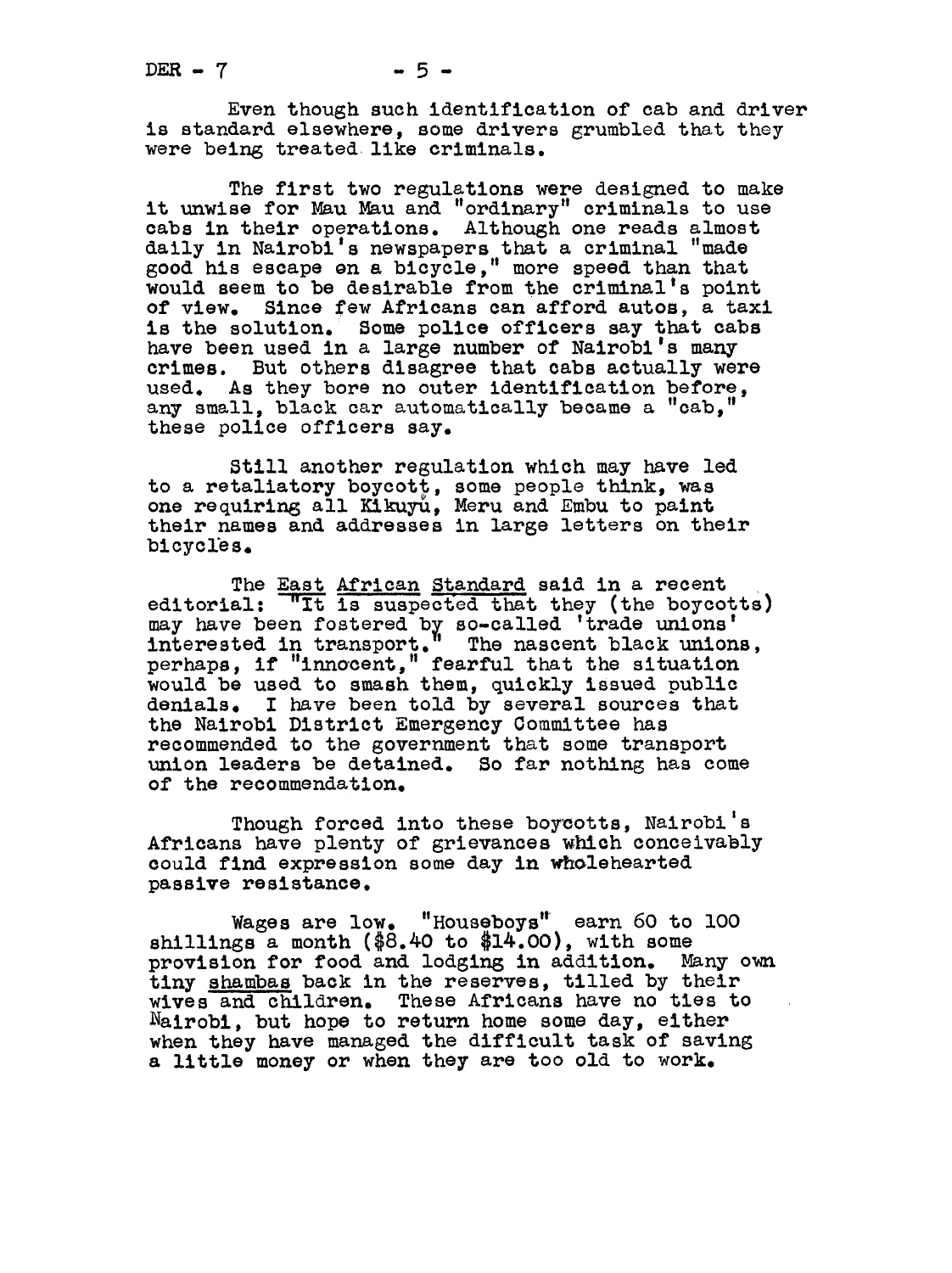An educated, intelligent Kikuyu who teaches me Swahili makes only 300 shillings a month. or \$42. He says he often has done the work of Europeans earning as much as seven times his salary.

Presumably well-meaning executives of large firms have told me that economics and race prejudice together prevent them from raising African wages substantially. One executive said he has to employ six Africans, each earning  $L8$  a month or a total of  $L48$  (\$135.84), to do the work that one man would perform in England for L30 a month (\$84.90). "Labor isn't cheap here, it <sup>s</sup> bloody expensive because it's so inefficient, he said. But even if he found an efficient African who could do the work of all six, he could not raise the man's wage greatly because European and Asian employes then would demand that they be given that much more, the executive said.

Conditions are bad in the African locations. Kariokor, for example, was built just after World War I to house single men. There are a number of long, one-story brick structures, each divided into windowless nine by nine foot cubicles. Whole families live in these cubicles now, cooking their<br>meals on charcoal braziers on the floor. Their meals on charcoal braziers on the floor. only light comes through the door, or from a lamp if they happen to own one. There are communal water taps and communal lavatories. A blind man, relying on his olfactory sense, would have no trouble finding them. Tenants pay the city five shillings  $(\text{\$0.70})$  a month for each bed. Conditions are better in some of the other locations, but in Pumwani they are much worse.

Those living in the locations are fortunate, though. It is estimated that thousands of Africans in Nairobi have no place at all to sleep. In officialese, this is described as a lack of "bed space." A friend said to me: "A lot of Africans will try to find night work because it's warmer sleeping in culverts and ditches in the daytime." A woman settler said she once went into her servant's quarters at night and found he was allowing more than a dozen homeless men to sleep on the floor of his room.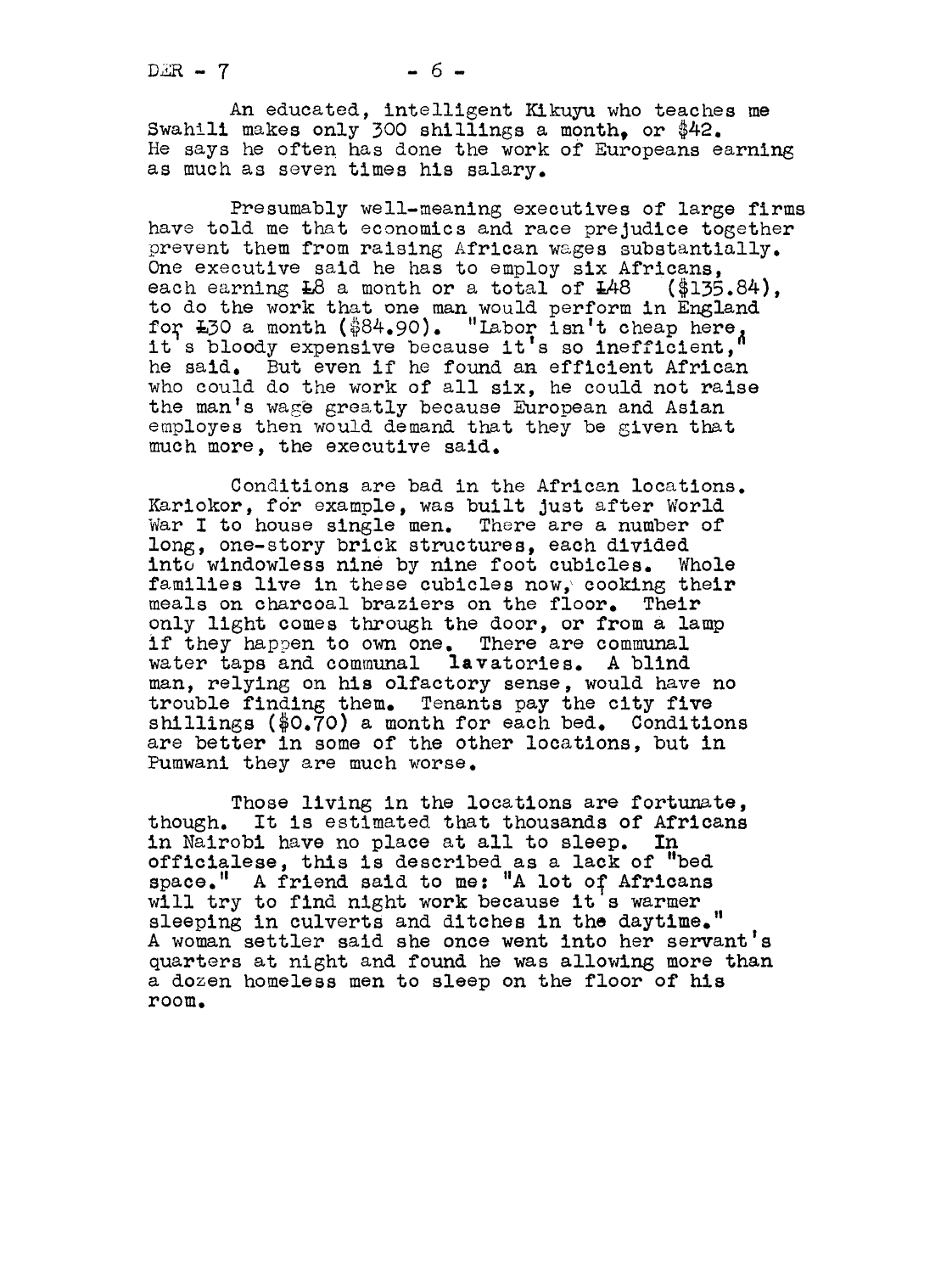The government and the city administration are attempting to solve the problem by building more African housing. To charges that their efforts are inadequate, they point to the fact that Nairobi's African population continues to grow by leaps and bounds as more and more Africans pour into the city looking for work.

Conditions in Kariokor are about the same as those I saw in a village of Kikuyu forest squatters on Mount Kenya. These men, who are allowed to till the land in these Crown forests in exchange for working in the forest department---for which they still are paid a small wage---are considered better off financially than most Africans. Their huts off financially shall most afficially. Their huss<br>were new as they had just been moved down from a<br>higher area, where Mau Mau was operating. Yet the<br>filth was about the same as in Kaniekon and it filth was about the same as in Kariokor and it was compounded by the fact that each hut held, in addition to the family, up to 15 goats for the night. A European police officer in charge of the village said to one of the Kikuyu men: "Why don't you get those filthy goats out of your hut?" The $\text{-man}$  looked shocked. "Bwana," he said, "it's a custom of the Kikuyu to keep goats in the hut at night! We catch hold of their breaths!" (Meaning, we keep warm from them.)

The point is that in Nairobi Africans have worked in European homes and hotels and have seen somethlng.better which they feel they are entitled to share in. The potentially explosive aspects of the boycotts were recognized by the authorities and on Wednesday, September 30 the first battalion of the Innlskilling Fusiliers, numbering 500 men, was speeded to Nairobi from camps in the Rift walley. The Inniskillings, only recently arrived<br>in the colony to bolster the fight against Mau<br>Mau became the finat Pritish battalian even to b Mau, became the first British battalion ever to be stationed in Nairobi. They set up camp in tents on the Racecourse as the Jockey Club of Kenya issued a quick announcement that racing would go on as usual. (This prompted the Standard to declare testily: "This is the kind of unrealism that causes Kenya and its British community to be misunderstood in the world outside.")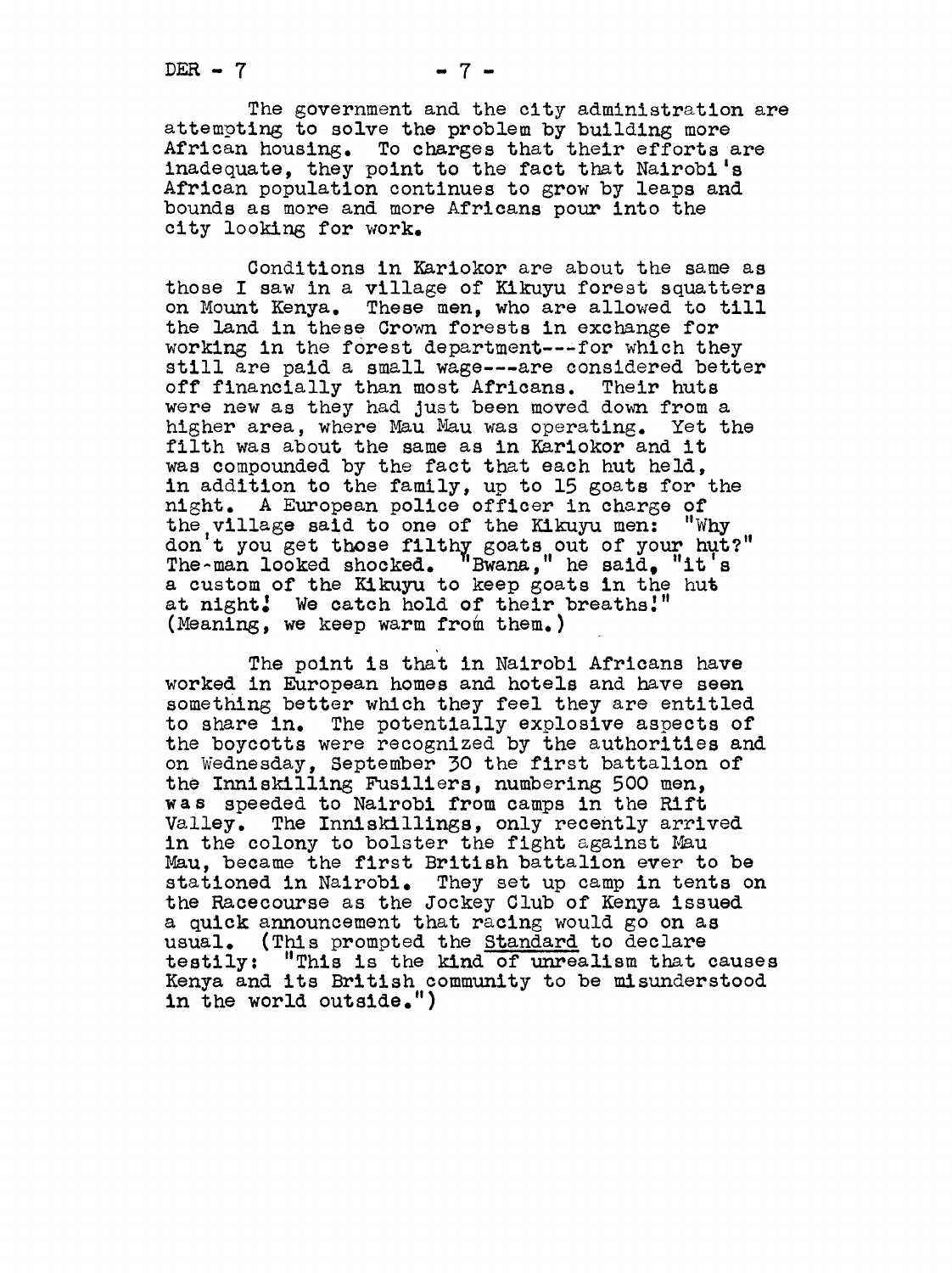$DEF - 7$ 

The troops quickly went into action. Truckloads of soldiers clad in jungle green and armed with rifles and sub-machine guns fanned out over the city. Some carried walkie-talkies for constant communication. Africans were stopped and requested to produce their identity cards. Those regarded as suspicious were turned over to police. On the first day, i39 were seized in this way. On the second day, the Innlskillings turned 124 Africans over to police. The Nalrobi African Advisory Committee asked that the augumented force be continued.

By the end of the week a few more Africans were boarding busses. The majority still were walking, but police described this as a "very good omen." Nairobi relaxed a little bit, but "What next?" was still on everyone's mind.

 $-0-$ 

Of considerable political significance in Kenya was a seven-point "Statement of Policy" adopted on Sunday, September 27 by the Standing Committee of the Kenya Indian Congress. It represents the organization's answer, to the "Nine Principles" drawn up by the European elected members of the Legislative Council and approved at the recent European Electors' Union Conference.\* The Indian elected members of the Legislative Council participated in the formulation of the Indian statement.

Criticizing the European principles, the Standing Committee said they "fall far short of the essential requirements of the country and fail to take into effective account the culture and capabilities of the Asians and the progress made by the Africans in all walks of life, and their legitimate aspirations as to the part they must play in moulding the future of the country.

The statement said the interests of Kenya's other races were ignored in the proceedings of the Electors' Union Conference and added that this "proves the contention of the non-Europeans that transfer of power to the hands of the European community in this country will be against the best interests of the other races." The Colonial Office should not transfer any power "unless same is received Jointly by all races under constitution acceptable to all."

 $*$  Reported in DER - 5.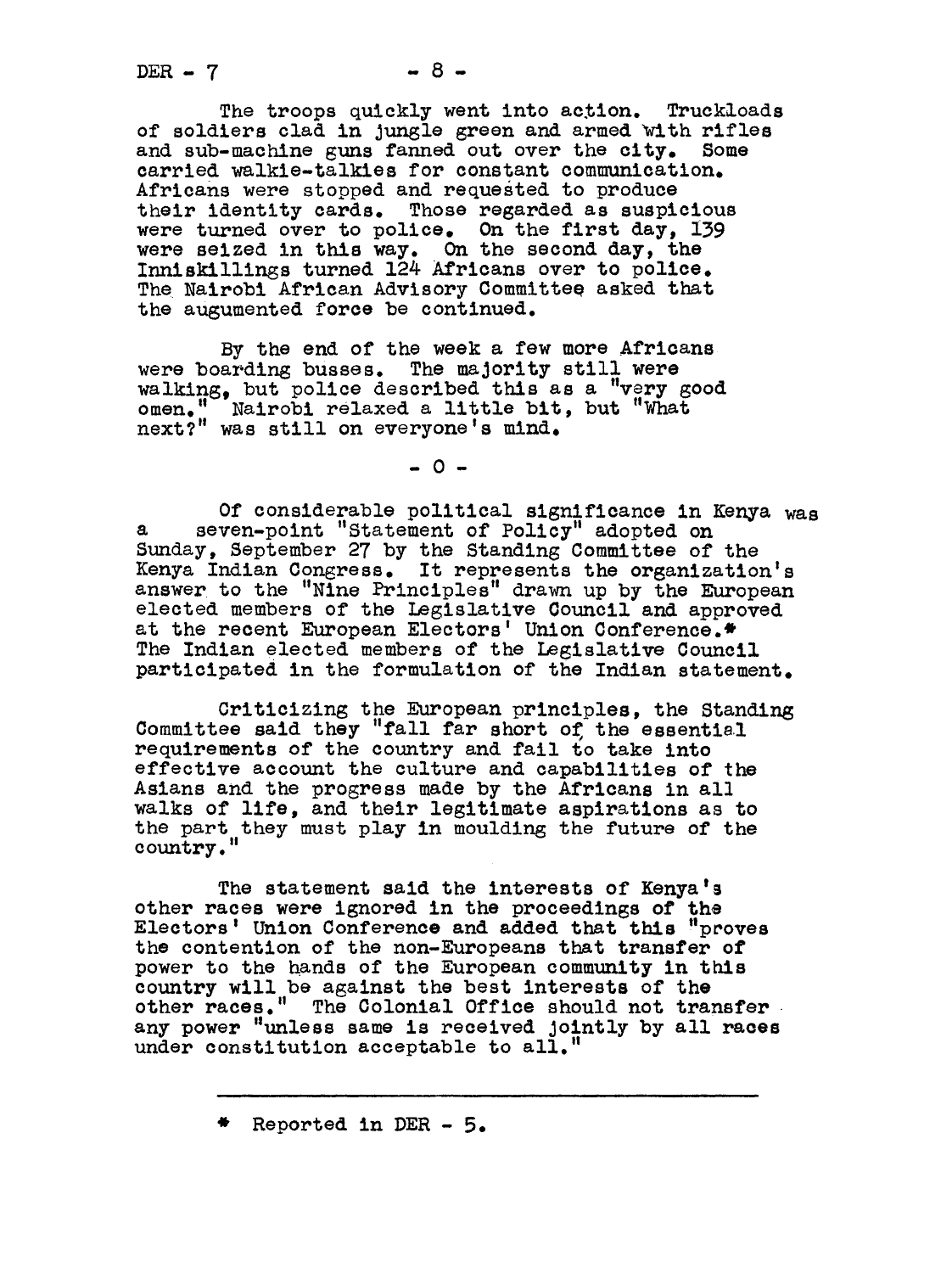"This Congress therefore believes," the statement said, "that immediate steps are necessary in the following directions to create conditions and promote an atmosphere in which all races could work together for the attainment of common objectives:

"(I) The strong feeling of grievance which prevails among the Africans, particularly the Kikuyu people, about land and which influences large numbers of them in their general attitude towards other problems should be remedied quickly.

"(2) The African should be given a sense of feeling that he will have all the necessary encouragement to progress in all walks of life.

"(3) An immediate declaration of an authoritative character should be made to ensure the due attainment of the above objective, with emphasis on ability and character and merits and getting away from the emphasis on race and colour which hitherto has formed the basis of policy.

"(4) Racial discrimination and colour bar should be completely removed from all employment under the State; and the right of access to all public and licensed places should be sanctioned and guaranteed by legislation without delay.

"(5) The educational system of the country should be changed as early as possible from its present racial compartments of European, Asian and African schools to schools open to all races but divided on the basis of high, moderate and nominal tuition fees.

"(6) A pronouncement should be made that in the next constitutional set-up, constitutions of the Legislative and Municipal bodies will provide for the return of representatives on a limited scale by a common electorate of all races based on a qualified franchise with reservation of an equal number of seats for each race as a first step in the right direction.

"(7) The Congress reiterates once more its unmitigated opposition to the idea of any political or commercial alliance of Kenya with the Central African Federation.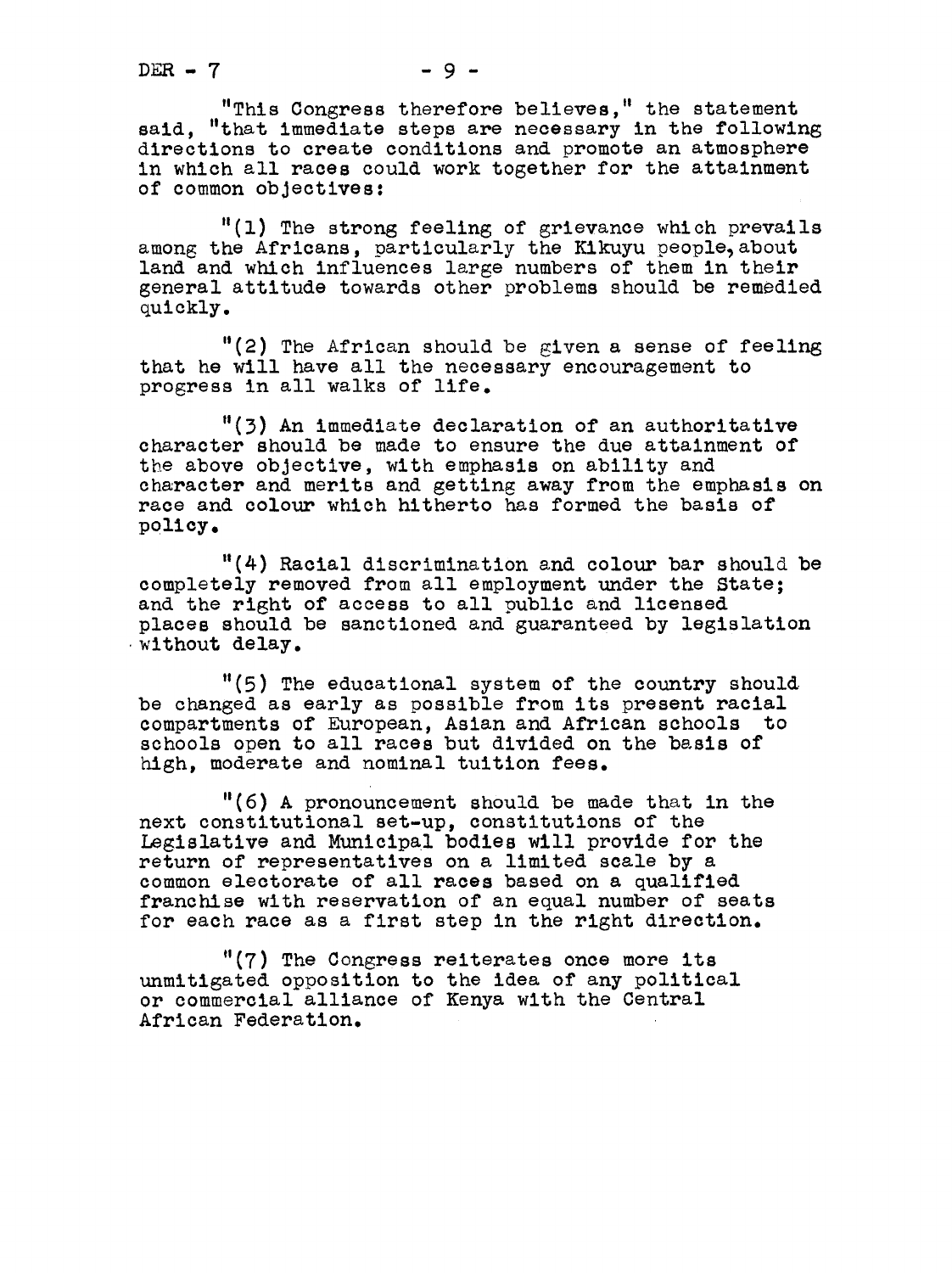$DER - 7$  - 10 -

Aside from the question of genuine convictions, the statement represents a bid for a political alliance with Africans against the privileged and dominant European community. While most Asians have impressed me as no more interested in promoting African advancement than most Europeans, Asians are less color conscious. They too are discriminated against, though to a lesser degree. They seem to be less insistent on maintaining a position of superiority over the African---though not entirely lacking in this desire. At any rate they appear to be more inclined to yield to African demands.

Though the situation is said to have improved in the last lO years or so, Asians are bitter over discrimination against them. At all-Asian social gatherings I have attended, the conversation inevitably turns to this topic. The resolution by the Electors' Union opposing further Asian immigration served to exacerbate this bitterness.

 $-0 -$ 

It had been more than two months since a European settler was murdered and the European community was starting to recover a sense of security. But what had developed was shattered in late September with the killing of another settler, the 15th since the start of the Emergency. The victim was Rufino Beccaloni,<br>a native of Rome. He was part owner of a garage in He was part owner of a garage in Nanyuki and lived with his wife and two children on a lO0-acre farm on the northern slopes of Mount Kenya. He spent his nights at a nearby farm, guarding a woman settler. Returning home one morning, he was ambushed by a gang armed with rifles. A young Kikuyu with him was shot in the leg and feigned death. Beccaloni tried to use his shotgun, but he was too weak and the terrorists hacked him to pieces with knives. They fled up Mount Kenya's dense forests. They fled up Mount Kenya's dense forests, taking with them Beccaloni's shotgun and .32 calibre pistol.

A few days later, a Mau Mau gang killed five loyal Afrlcans---an agricultural officer, two agricultural department instructors, a chief's messenger and tribal policeman. The attack took place near Nyeri and was the worst incident there in months. The agricultural officer, Luka Karima, was educated at Makerere College in Uganda and spent six weeks in Britain in 1951, studying British agricultural on a special grant. He also taught agriculture to African ex-servicemen at the Jeanes School in Nairobi. He was regarded as having had a